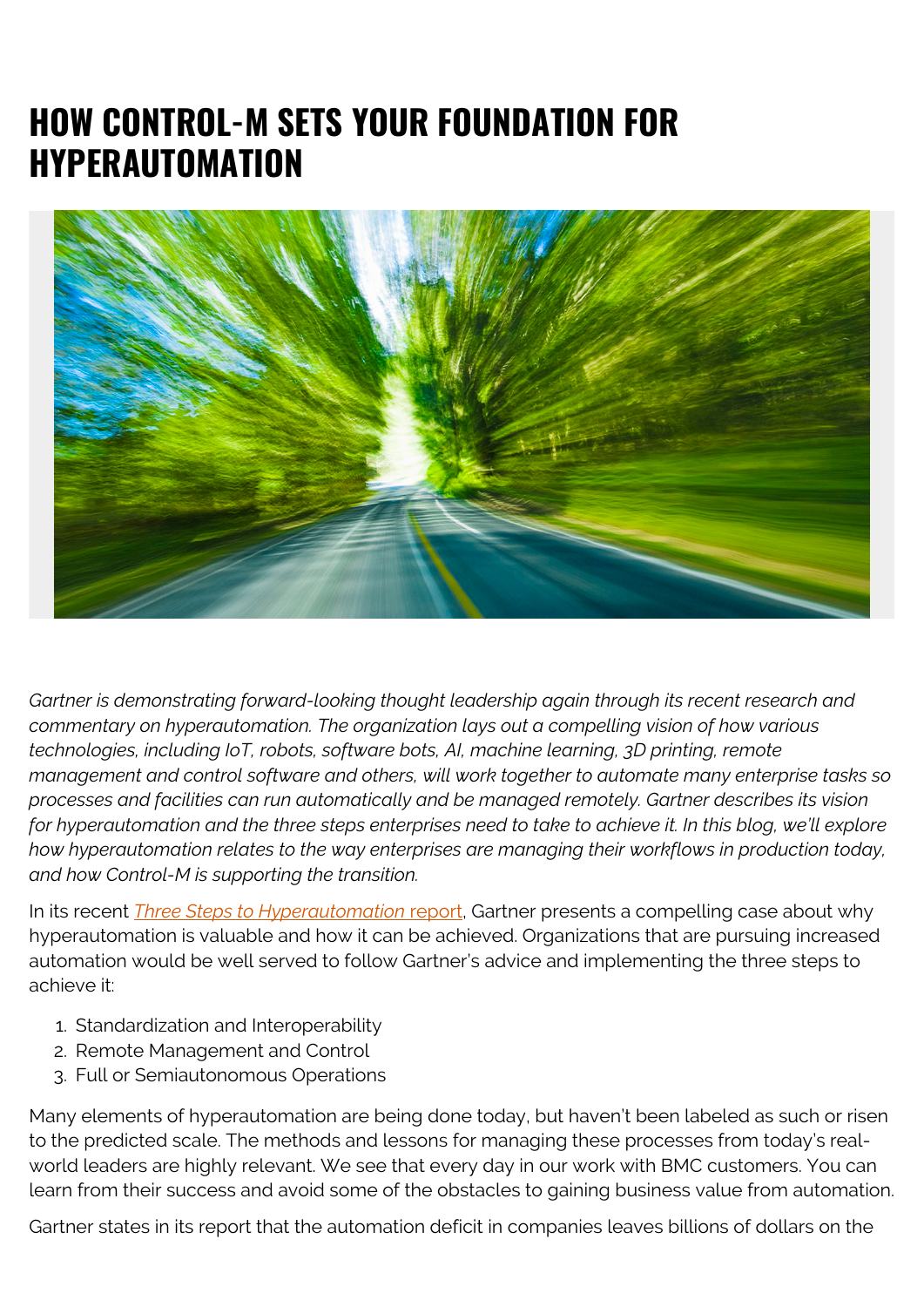table every year because organizations don't have a clear strategy and execution plan for the areas that comprise the three steps of hyperautomation. We find this to be particularly true in operations of business services that companies deliver every day. Business services such as financial close, supply chain, billing and invoicing, predictive analytics, marketing recommendation offers, etc. are all powered by a complex web of applications and data systems running on disparate infrastructure. A lack of standardized approach to automating the complex application and data workflows running across disparate technologies leads to a large operations staff that is constantly busy fighting fires as they use silos of automation to deliver business services. Business services delivery suffers without standardization and remote management capabilities for orchestrating across systems, with both reputational and financial impact.

The need I've just described is exactly the kind of functionality and capability that Control-M and the SaaS version, BMC Helix Control-M, are providing for thousands of customers, including innovators that have extensively automated operations featuring real-time big data processing, IoT, and other elements of the hyperautomation ecosystem.

Control-M provides a foundation platform for hyperautomation and directly supports each of Gartner's suggested three steps – achieving standardization and interoperability across enterprise systems, orchestrating activity across remote facilities using IoT, MES, SCADA and other data sources, and achieving full or semiautonomous operations. That isn't our vision for the future, it' is what is happening today, as the following customer references show.

### **Tampa General Hospital – Applying data standardization and interoperability to fight COVID-19**

Tampa General Hospital (TGH) led a coalition of more than 50 hospitals (including competitors) to coordinate regional response to COVID-19. It had been using Control-M for about a year before the pandemic hit to produce its internal daily performance dashboard. TGH thought it could use that experience to give healthcare providers, public health officials, and government agencies a comprehensive view of COVID-19's impact on the entire region by combining its data with that of other providers. Tampa General Hospital used its experience with Control-M and its ability to integrate disparate data sources to create a region-wide dashboard that shows up-to-date hospitalization rates, ICU capacity, respirator availability and other information (see the [case study](https://blogs.bmc.com/customers/tampa-general-hospital.html) [here](https://blogs.bmc.com/customers/tampa-general-hospital.html)).

Control-M provides this information by integrating with the electronic medical record (EMR) and other systems at dozens of locations. The data it receives is not standardized, but can be processed, protected, and shared nonetheless. Having accurate, real-time data helped healthcare providers and the public sector successfully meet the surge in COVID-19 cases.

"As we navigate day by day through this public health crisis, the dashboard is helping us save lives," said Dr. Peter Chang, Tampa General vice president of care transitions. "It gives us situational awareness of resources that are available across the region to take care of COVID-19 patients. It breaks down silos between competing hospitals for this collaborative community effort."

## **Colruyt – Next-level warehouse automation brings fill rates to new**